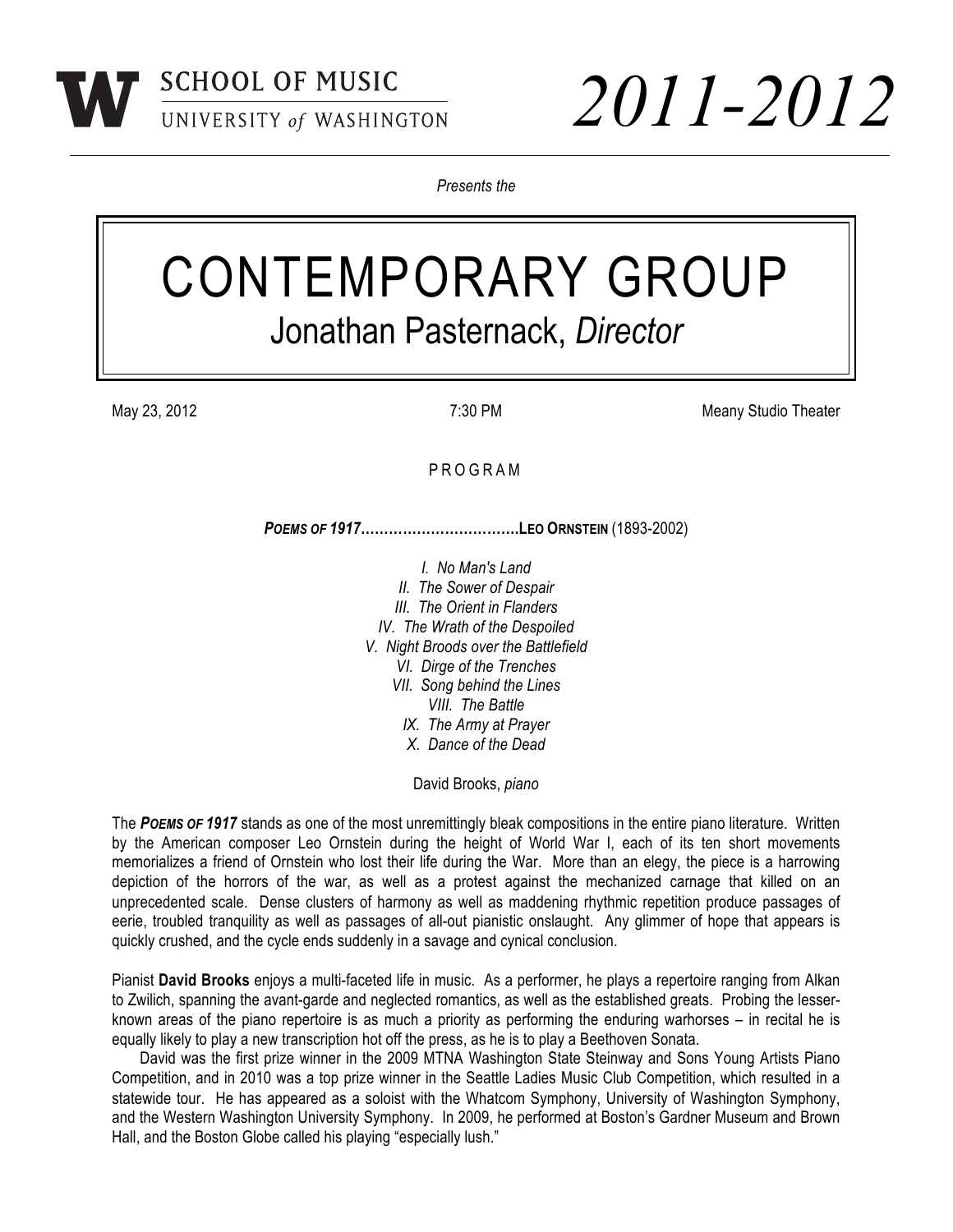Committed to the performance of new music, David has taken part in the world premieres of more than 30 compositions, performing works by Rzewski, Boulez, Cage, Schoenberg, Liebermann, Ornstein, and Feldman, among others. As a composer and transcriber, David has transcribed a wide array of works for solo piano by composers ranging from Bach to Penderecki.

David holds degrees in piano and viola performance from Western Washington University, where he studied piano with Jeffrey Gilliam, viola with Eric Kean, and violin with Walter Schwede. While at WWU, he was awarded the Presser Foundation Scholarship, Western's highest honor, and was the violist of the Ravenna String Quartet. David still regularly performs chamber music as a violinist and violist.

David teaches a studio of award-winning piano students at the University of Washington in Seattle. Also a graduate student at UW, he is currently finishing his Master's Degree, studying with Robin McCabe. David and his wife, Annie, will move to New York this year to begin further graduate studies at Stony Brook. David has performed in Master Classes for pianists Frederic Rzewski, Margaret Leng Tan, Margo Garrett, Stephen Drury, Alan Chow, and Robert Roux, as well as in chamber music Master Classes for the Emerson, Takacs, and Pacifica String Quartets.

*FIRST CONSTRUCTION IN METAL***………….……………………..JOHN CAGE** (1912-1992)

Andrew Angell Tom Campbell Megan Drews Brian Pfeifer Declan Sullivan Chris Trimis Evan Woodle Erin Bodnar, *conductor*

John Cage's interest in percussion music in the late 1930's was provoked by a number of influences. One was the percussion music of Varese, William Russell, and Henry Cowell. Secondly, meeting and interacting with filmmaker Oscar Fischinger caused Cage to not only become interested in the musical potential of percussion instruments, but also everyday objects.

Cage moved to Seattle in 1938 to teach body percussion at the Cornish College to dance students where he found a large studio of percussion instruments and a recording studio. He began writing for a percussion ensemble made up of dancers and amateur musicians. After their first percussion-only concert, Cage invited other composers to write pieces for their ensemble, extending the repertoire from three or four pieces in 1934 to about fifty by 1940. *FIRST CONSTRUCTION IN METAL* was written for this ensemble and was the first piece to utilize rhythmic structure, a manner of organizing music which Cage used for the next ten years. Rhythmic structure relates the parts to the whole in terms of time and rhythm, for example in First Construction in Metal, the whole is 256 measures whereas the parts are the square root of 256, 16: 16 parts of 16 measures. Each section of 16 measures is further divided into 4, 3, 2, 3, 4 which mirrors the larger structure of five sections (also grouped as 4, 3, 2, 3, 4) which are designated by tempo changes. The number 16 is also important in terms of the motivic material; Cage used only 16 rhythmic motives throughout the piece.

*POOLS OF SHADOW FROM AN OLDER SKY………………***HUCK HODGE** (b*.* 1977)

in five continuous movements:

*I. Machine elegy – Do appliances sing of electric sleep? II. Ave Maris Stella III. Music for a starry night IV. In lost Venetian air V. Shadows from an older sky*

Huck Hodge, *piano*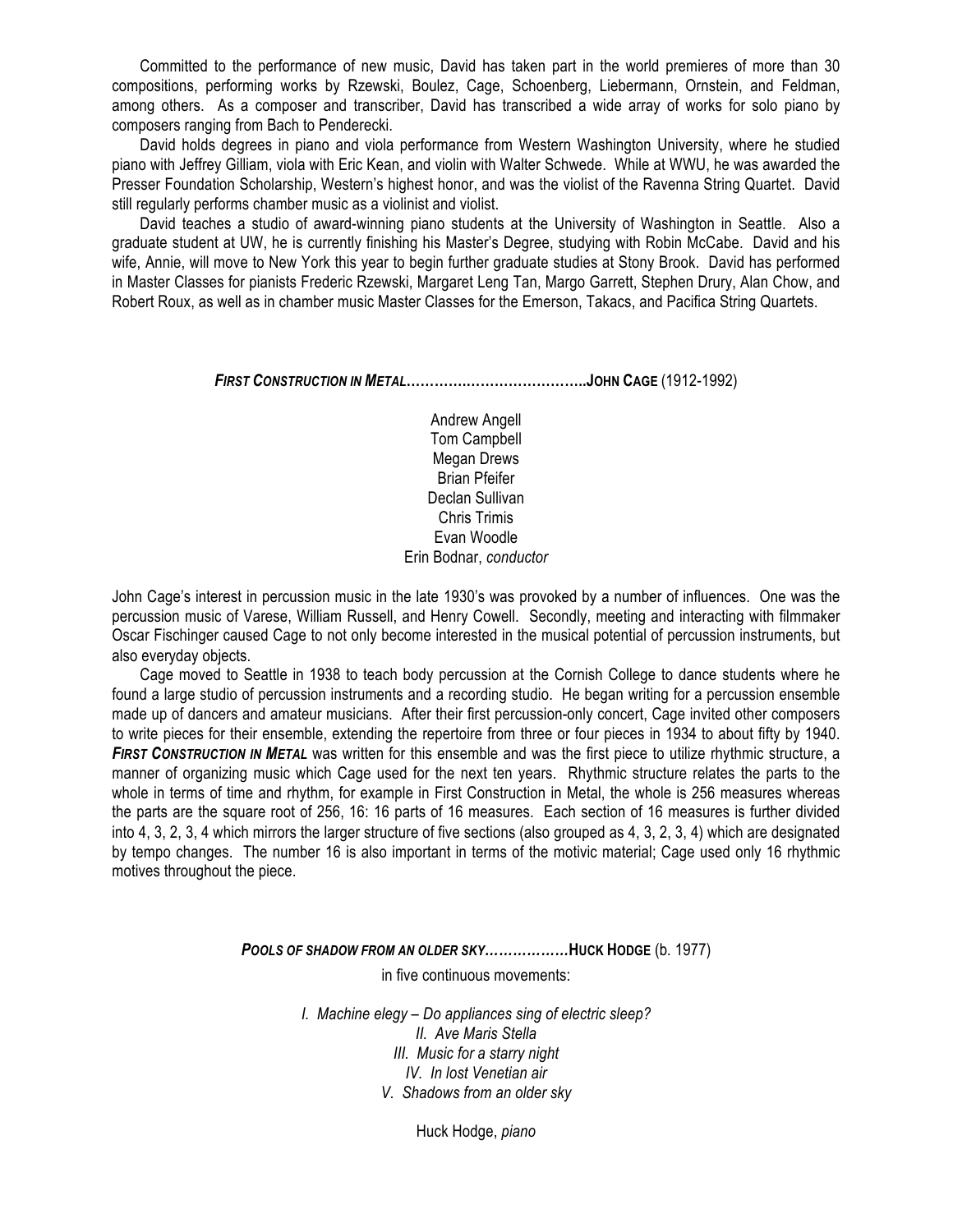*POOLS OF SHADOW FROM AN OLDER SKY* was commissioned by the American Academy in Rome in commemoration of the 400th anniversary of the first demonstration of Galileo's telescope, which occurred on Academy grounds.

**Huck Hodge** writes music that explores the embodied poetics of organized sound, perceptual illusion and the threshold between design and intuition. His output is diverse and comprises a wide range of symphonic, chamber and multimedia works.

Hodge is the winner of the Rome Prize, the Gaudeamus International Composition Prize, a Guggenheim Fellowship, the Goddard Lieberson Fellowship from the American Academy of Arts and Letters, the Aaron Copland Fellowship from the Bogliasco Foundation and commissions from Music at the Anthology, the American Composers Forum, the American Academy in Rome,*Musik der Jahrhunderte* and *Muziek Centrum Nederland*, among many other awards and honors.

Praised by The New York Times for his "harmonically fresh work…full of both sparkle and thunder", his music has been the subject of numerous international radio broadcasts and is regularly performed at major festivals throughout the world (ISCM, *Nuova Consonanza*, *Gaudeamus Muziekweek*, *MaerzMusik, Laboratoire Instrumental Europeén*, etc.). He has had performances of his work at Carnegie Hall and Lincoln Center and has collaborated with members of Ensemble Modern and the Berlin Philharmonic, the ASKO Ensemble, *l'Ensemble Aleph*, the Berlin Philharmonic's Scharoun Ensemble, the JACK Quartet and the Talea Ensemble. His music is licensed and distributed by Alexander Street Press.

Hodge received his MA and DMA from Columbia University, where he studied Composition with Tristan Murail and Fred Lerdahl. Prior to this, he studied Music Theory and Computer Music at the Musikhochschule Stuttgart, where his teachers included Georg Wötzer and Marco Stroppa. During this time, his studies were supported with funding from the Andrew W. Mellon Foundation and the *Deutscher Akademischer Austauschdienst* (DAAD). He is currently Assistant Professor in Composition at the University of Washington.

## *I N T E R M I S S I O N*

*BLACK ANGELS***.................... GEORGE CRUMB** (b. 1929)

OCEANA STRING QUARTET Emily Choi, *violin* Rochelle Nguyen, *violin* Romaric Pokorny, *viola* Sonja Myklebust, *cello*

*BLACK ANGELS* was conceived as a kind of parable on our troubled contemporary world. The numerous quasi-programmatic allusions in the work are therefore symbolic, although the essential polarity -- God versus Devil -- implies more than a purely metaphysical reality. The image of the "black angel" was a conventional device used by early painters to symbolize the fallen angel.

The underlying structure of *BLACK ANGELS* is a huge arch-like design which is suspended from the three "Threnody" pieces. The work portrays a voyage of the soul. The three stages of this voyage are Departure (fall from grace), Absence (spiritual annihilation) and Return (redemption).

The numerological symbolism of *BLACK ANGELS*, while perhaps not immediately perceptible to the ear, is nonetheless quite faithfully reflected in the musical structure. These "magical" relationships are variously expressed; e.g., in terms of length, groupings of single tones, durations, patterns of repetition, etc.. An important pitch element in the work  $-$  descending E, A, and  $D^* -$  also symbolizes the fateful numbers 7-13. At certain points in the score there occurs a kind of ritualistic counting in various languages, including German, French, Russian, Hungarian, Japanese and Swahili.

There are several allusions to tonal music in *BLACK ANGELS*: a quotation from Schubert's "Death and the Maiden" quartet (in the Pavana Lachrymae and also faintly echoed on the last page of the work); an original Sarabanda, which is stylistically synthetic; the sustained B-major tonality of God-Music; and several references to the Latin sequence Dies Irae ("Day of Wrath"). The work abounds in conventional musical symbolisms such as the Diabolus in Musica (the interval of the tritone) and the Trillo Di Diavolo (the "Devil's Trill", after Tartini).